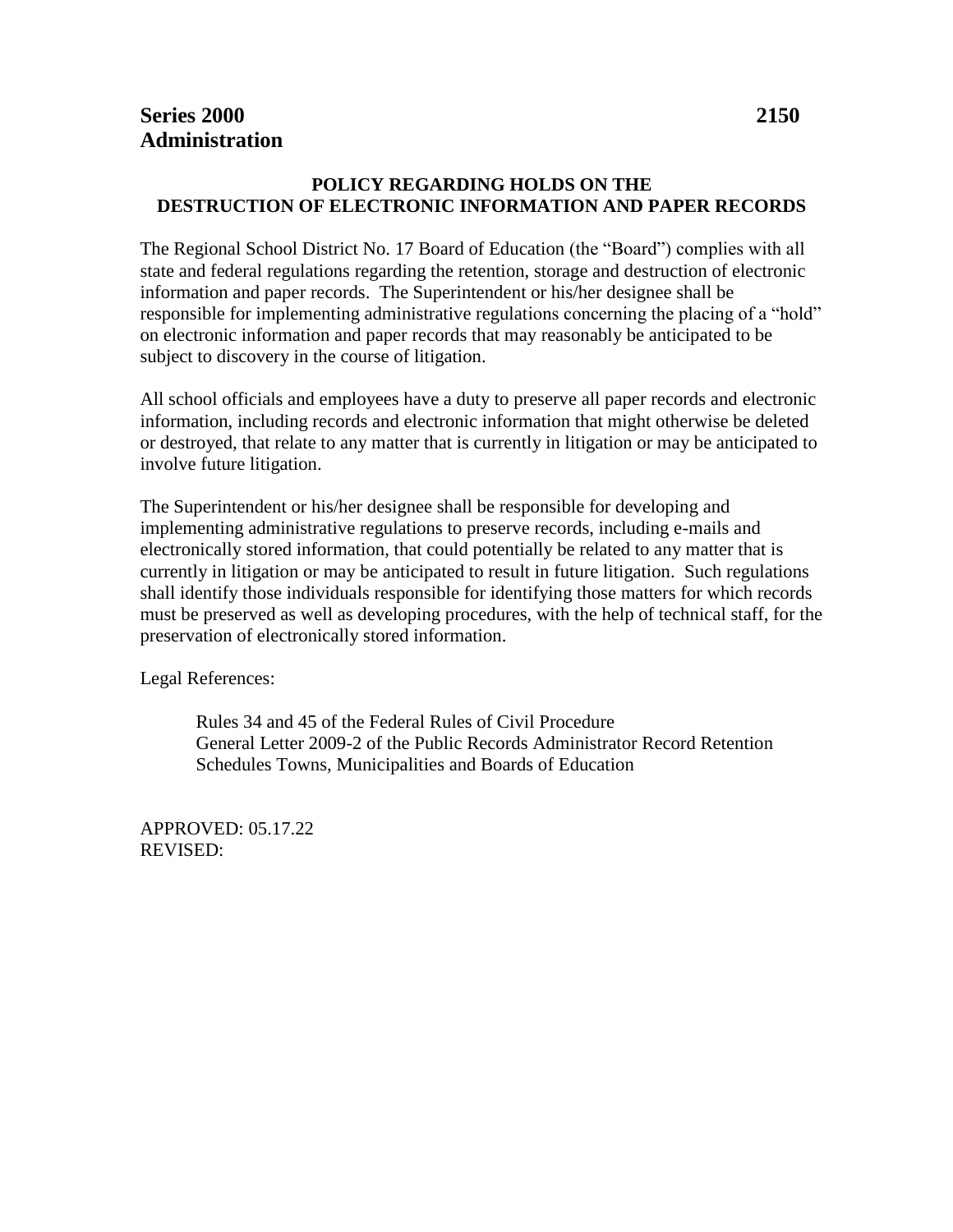## **I. RECORDS CUSTODIAN**

These regulations are designed to assist in implementation of Board Policy 2150 regarding holds on the destruction of electronic information and paper records. The Superintendent of Schools shall designate a Records Custodian who will be responsible for implementation of District policies and regulations for the preservation of paper records and electronically stored information, including e-mails.

## **II. HOLDS ON THE DESTRUCTION OF ELECTRONIC INFORMATION AND PAPER RECORDS**

Upon receipt of notice that the District is involved in litigation as a party to a lawsuit, the District is issued a subpoena by a party to a lawsuit in which it is not a party, or if the District receives information that would lead a reasonable person to anticipate the possibility of litigation, the Records Custodian is to immediately take steps to ensure that any paper records and electronically stored information that could be related to the litigation or potential litigation are preserved from deletion or destruction. Actions to preserve records and electronically stored information shall include, but are not limited to, the postponing or canceling of any automatic deletion of electronically stored information until relevant information and documents can be identified and stored, notification to employees of a "litigation hold" to prevent the deletion and destruction of documents that might be related to the litigation or potential litigation, and the identification of documents and information that are subject to preservation. This litigation hold triggers the duty to preserve documents, such as transitory messages, that otherwise could be deleted under the district's record retention policy.

The Records Custodian shall issue a "litigation hold" memorandum that specifically describes the types of documents and information that must be preserved and describes how those materials are to be identified, maintained and stored. The memorandum shall specifically state that the duty of preservation is ongoing and that it is the responsibility of employees to continue to identify and preserve relevant documents until notified via a subsequent memorandum that the litigation hold is no longer in effect. All employees who are sent a "litigation hold" memorandum are to acknowledge receipt and understanding of the memorandum in writing, which may be in the form of an e-mail response. A copy of any "litigation hold" memorandum shall be sent to the District IT department.

The Records Custodian shall be responsible for the collection and coordination of the retention of documents that are subject to the litigation hold, including electronically stored information. He/she shall work with the District's IT personnel to ensure compliance with the litigation hold. Specifically, the Records Custodian shall determine the types of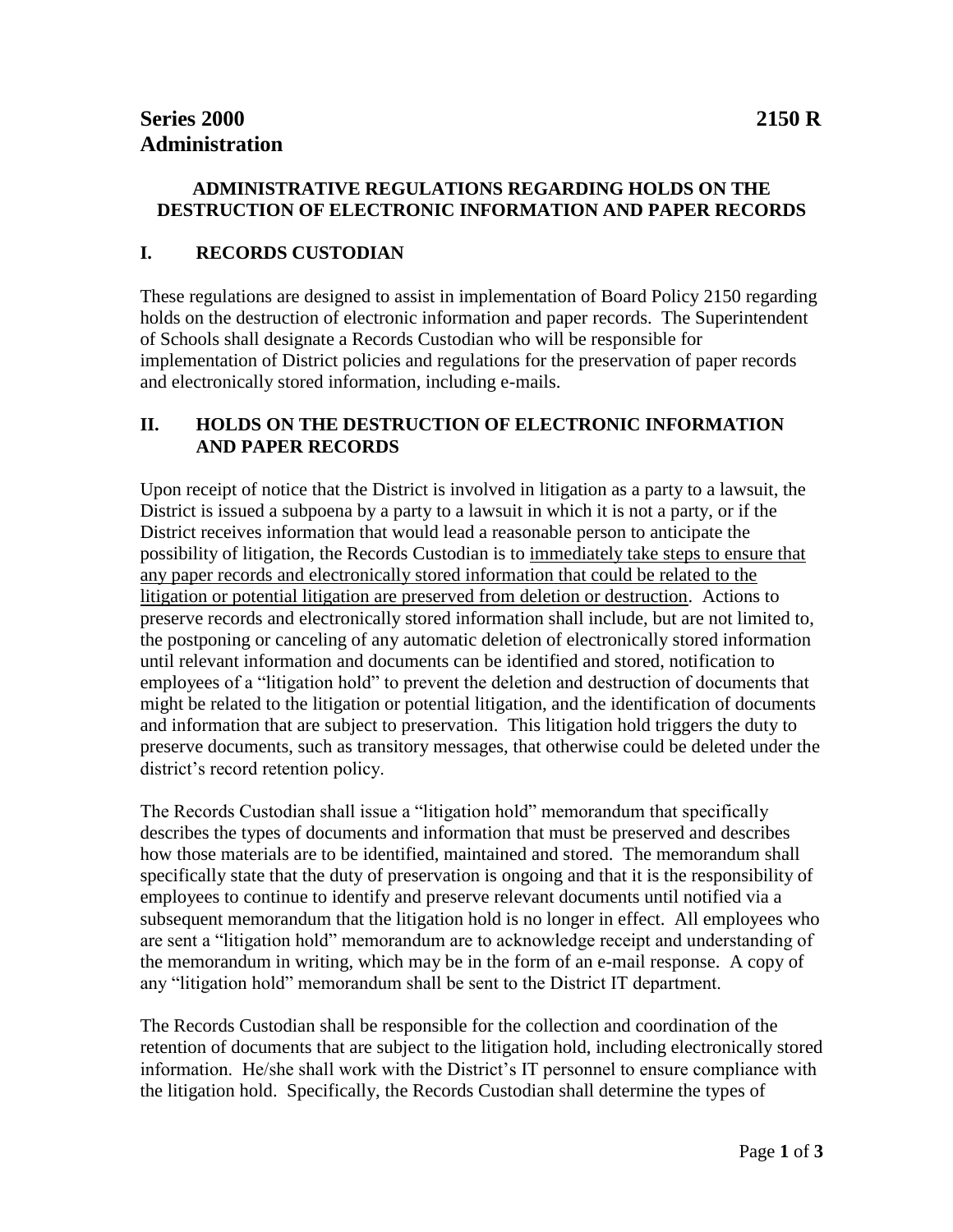electronically stored information that exist and where that information is maintained, identify where both identified paper documents and electronically stored information will be stored, and implement procedures to ensure that District employees are complying with the litigation hold. No system wide process for automatic deletion of electronic information will be implemented while a litigation hold is in effect without prior notice to the Records Custodian and verification by the Records Custodian that the deletion process will not destroy documents or information that is subject to a litigation hold. The Records Custodian may need to periodically reissue the "litigation hold" memorandum and will ensure that the "litigation hold" memorandum is provided to new employees who may have access to relevant information. Finally, the Records Custodian shall ensure that all steps taken by the District to identify and preserve relevant information are documented.

Legal References:

General Letters 96-2, 2001-1, 2009-2 of the Public Records Administrator Record Retention Schedules Towns, Municipalities and Boards of Education Rules 34 and 45 of the Federal Rules of Civil Procedure Silvestri v. General Motors Corp., 271 F.3d 583 (4<sup>th</sup> Cir. 2001)

APPROVED: 05.17.22 REVISED: